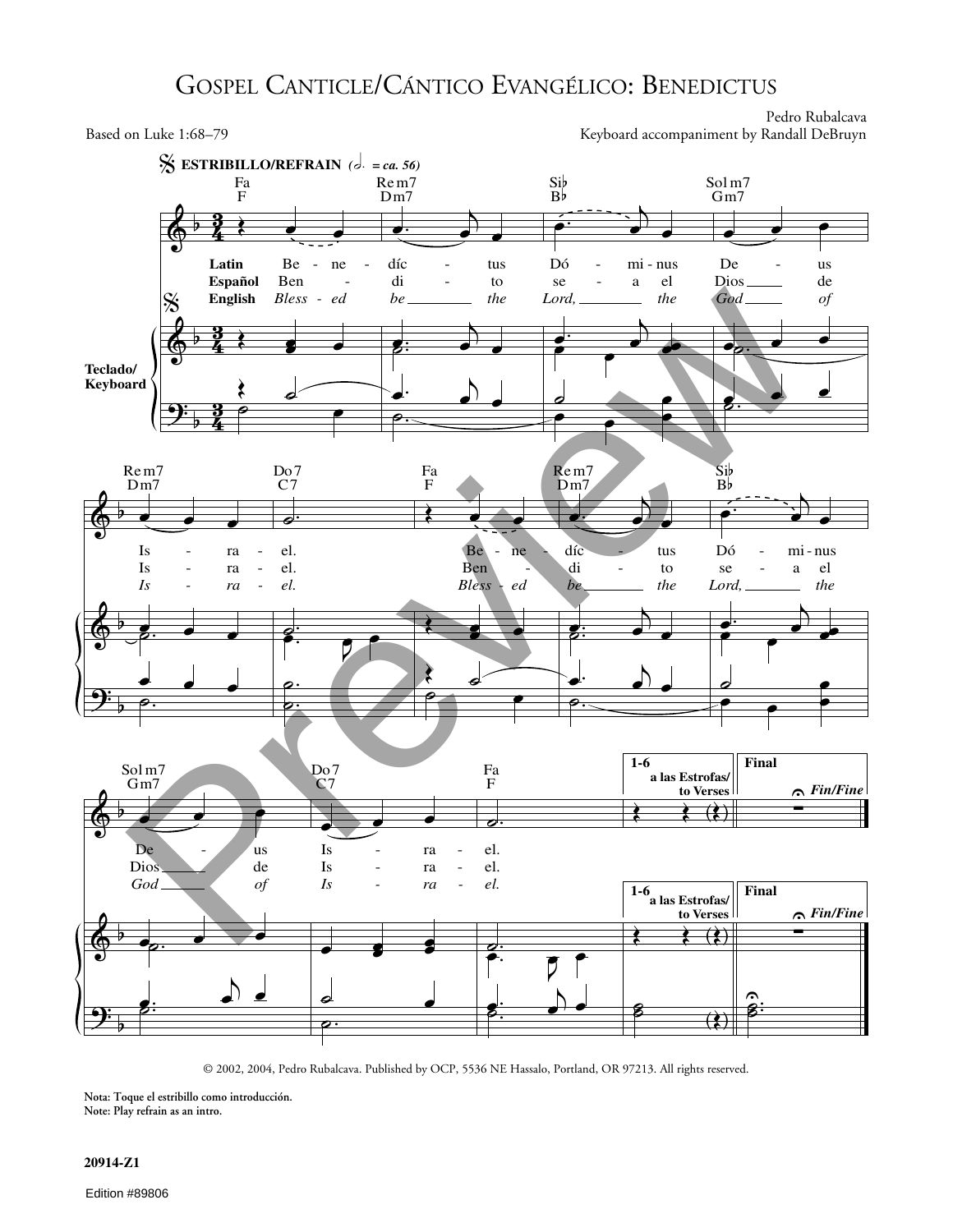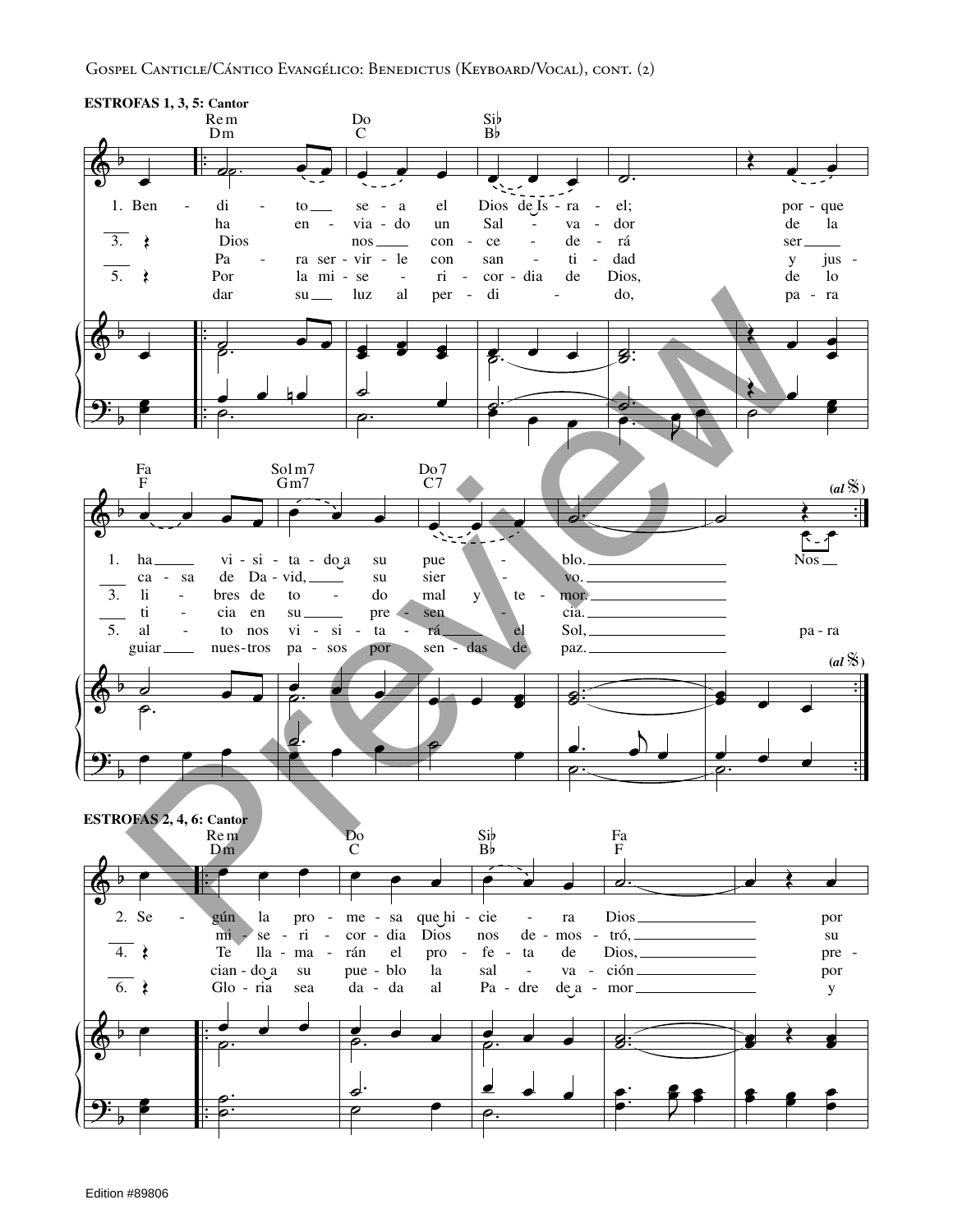

Nota: El estribillo se reimprime en la última página de este canto para su comodidad. Note: The refrain is reprinted on the last page of this song for your convenience.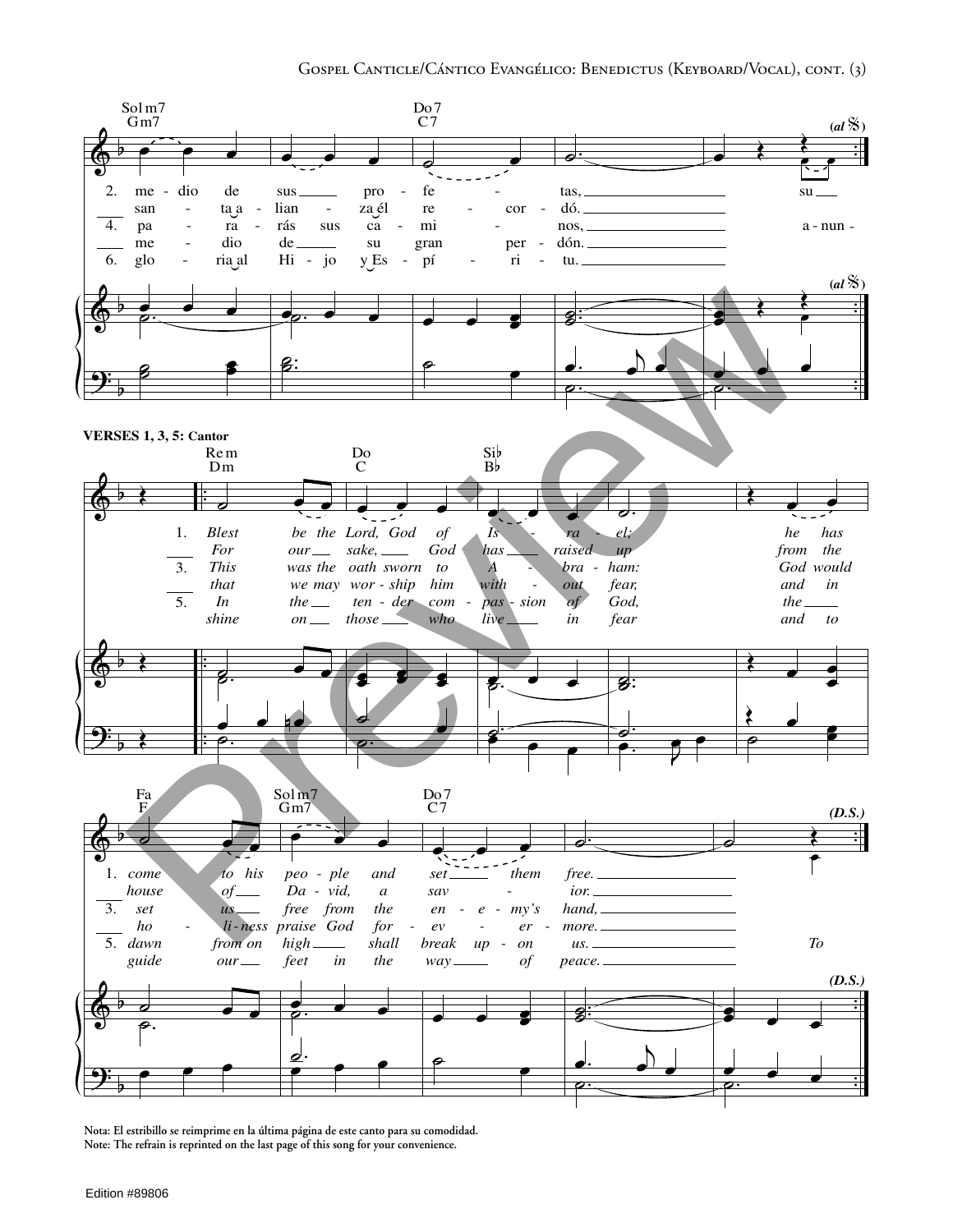## GOSPEL CANTICLE/CÁNTICO EVANGÉLICO: BENEDICTUS (KEYBOARD/VOCAL), CONT. (4)